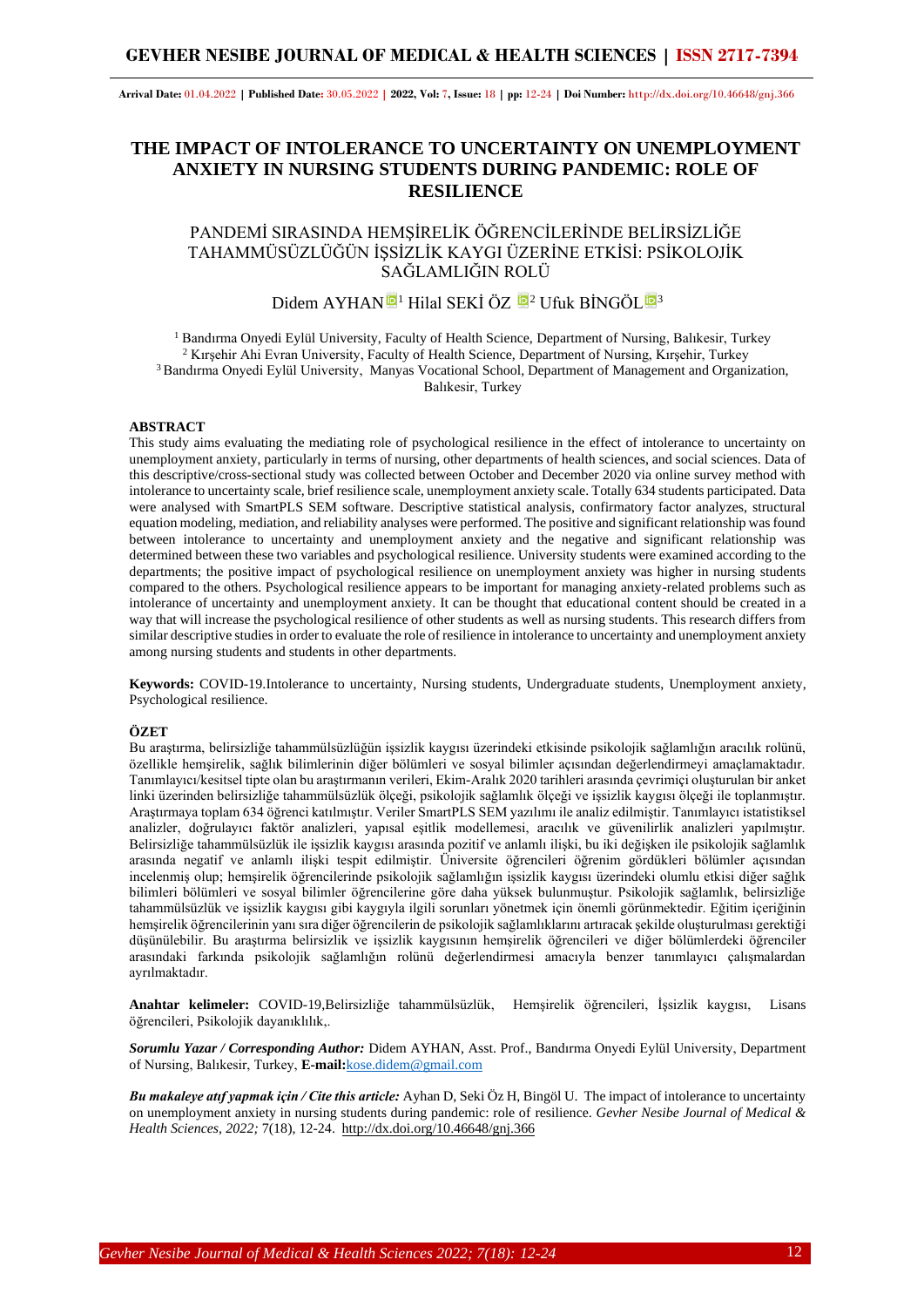## **INTRODUCTION**

With the detection of COVID-19 cases in the world, many uncertainties and changes have occurred. Many sectors have been influenced negatively by the pandemic, and the priorities of people have changed (Rajkumar, 2020). Small and medium-sized businesses have had to close down or downsize as the group that is affected the most (Blustein et al., 2020). The unemployment rates have increased especially in developing countries in the pandemic period. According to the International Labor Organization (ILO) data, 114 million jobs were lost in 2020.

One of the sectors affected by the pandemic the most has been healthcare services, but the need for staff has increased in contrast to other sectors, and the capacities of the hospitals and healthcare professionals have become unable to meet the increased and increasing workload. These impacts on these sectors have been dependent on vitally important issues and out of the control of people such as when the disease will be controlled, whether a treatment will be found, and access to vaccinations and their effect level (Maduke et al., 2021). The pandemics experienced in the history of the world and information about the corona virus have enabled people to draw a draft roadmap. However, insufficient updates for the effect of the current pandemic on various dimensions of daily life such as economy, social life, health issues and restriction measures has led to a big uncertainty (Inter-Agency Standing Committee, 2020). Individuals have a certain level of tolerance to so many uncertainties, and when the uncertainty reaches a level that is too high for individuals to tolerate, mental effects emerge. Intolerance of uncertainty (IU) has been defined as 'the inability to withstand the aversive response triggered by an individual's lack of specific, key, or sufficient information and sustained by the resulting perception of uncertainty associated with this lack of knowledge' (Carleton, 2016; Carleton, Desgagné, Krakauer ve Hong, 2019). In a study conducted, it was found that the fear of COVID-19 had a mediating role in the relationship between IU and mental well-being (Satici et al., 2020). It is seen in the literature that intolerance to uncertainty is negatively associated with cognitive flexibility (Güvenç, 2019) and psychological resilience (Saatçı, 2020), while it is positively associated with anxiety disorders (Belge, 2019; Tantan Ulu & Yaka, 2020). IU was initially associated with anxiety disorders based on the observation that anxiety included uncertainty about a potential threat (Carleton, 2016; Jensen et al., 2016). Anxiety, which is one of the most basic emotions and has a function that completely aims for survival, has many types specific to situations such as exam anxiety, separation anxiety, performance anxiety, and unemployment anxiety. Unemployment anxiety (UA) is usually observed in young professional candidates and emerges as experiencing severe anxiety about not being able to find a job.

Youth unemployment, which was one the most serious problems in the world before the pandemic, has been much more important in this period. Adverse employment conditions in workplaces also affect the students' expectations of finding a job after graduation. Another factor that affects expectations of finding a job is the rate of the probability of the students working in jobs related to their field of study at the university. When some examples are examined in terms of employment rates of the study fields in Turkey, it is seen that the rate of nursing students finding a job within the first year of their graduation is 74.3%, while this rate is 78.6% for physiotherapy graduates, 61.9% for nutrition and dietetics graduates, 63.9% for economics graduates, 55.9% for business administration graduates, 55.9% for labor economics graduates, 58.4% for communications graduates, and 57.3% for sociology graduates. According to this picture, the probability of being employed in the field of healthcare and working in one's field is higher compared to social science-based departments. Moreover, the percentage of working in one's own field in the healthcare field reaches above 75%, while this rate is as low as 35% in social science fields (Presidential Human Resources Office, 2021).

Besides, increased unemployment rates, closing down or restricting the activities of businesses have also negatively affected the university students who are receiving education for their profession in terms of their psychology (Ployhart et al., 2021; Achdut & Refaeli, 2020).

While the unpredictable course of the current pandemic and the emerging problems cause individuals to feel a great deal of anxiety, psychological resilience has a strong effect on being able to manage these anxieties. Psychological resilience (PR) is the ability of a person to successfully overcome and adapt to these adverse conditions, despite very difficult conditions. Although it is defined as a talent and a psychological quality, psychological resilience has some features such as contributing to the maintenance of healthy development and being able to struggle with a negative situation when faced with it (Öz & Bahadır Yılmaz, 2009). In studies, it has been reported that psychological resilience has positive effects such as life satisfaction and psychological well-being (Altuntaş & Genc, 2018; Rudwan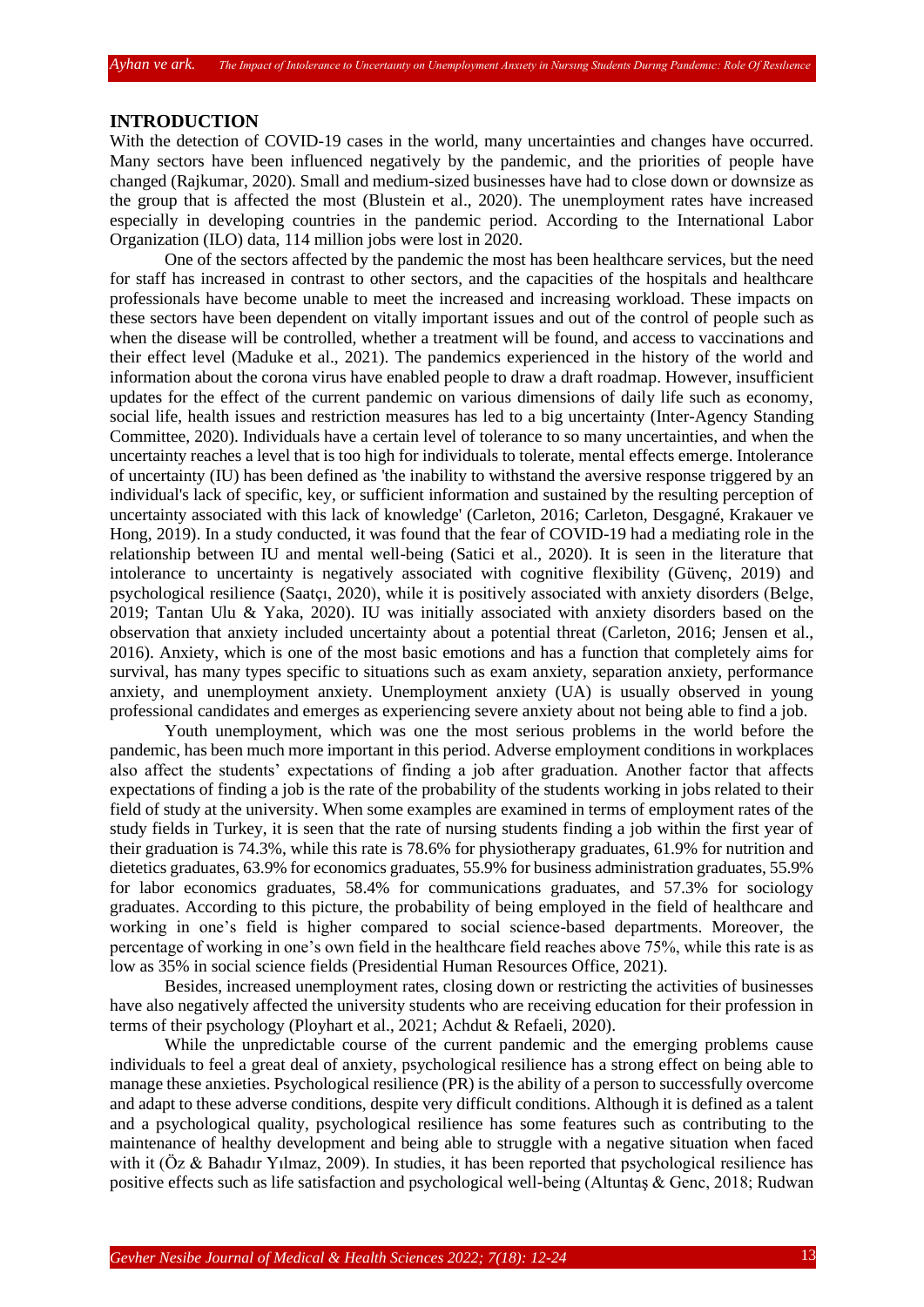& Alhashimia, 2018) in addition to being protective against mental disorders related with stress, anxiety, and depression (Karaşar & Canlı, 2020). The initial studies conducted on mental responses to the pandemic present evidence about the psychological distress caused by the COVID-19 pandemic (Rajkumar, 2020). Artar et al. (2020) In their study during COVID-19, they found that resilience had a negative relationship with anxiety. In another study conducted with healthcare professionals, it was reported that intolerance to uncertainty and psychological resilience had an explanatory effect on ruminative thinking, a concept that is highly related to anxiety. (Aydın & Ersoy Özcan, 2021). In a study conducted in China, it was determined that psychological stress symptoms were less prevalent in the Chinese workforce in the COVID-19 pandemic period, and that working positively affected mental health (Tan et al., 2020).

In the present study, the uncertainty experienced along with the pandemic, intolerance to this uncertainty, increased unemployment, and unemployment anxiety that loss of jobs may create in university students and their level of psychological resilience, which has an important role in terms of these two variables, were examined. The mediating role of psychological resilience in the effect of intolerance to uncertainty on unemployment anxiety was evaluated, particularly in terms of nursing, other departments related to healthcare sciences (Nutrition and dietetics, physiotherapy and rehabilitation, health management), and some departments (Economics, labor economics and industrial relations, international relations) of social sciences.

## **MATERIALS AND METHODS**

# **Design and Participants of the Study**

This study was formed in descriptive and cross-sectional design. The data for the scope of the study were obtained by the online survey method. The method for collecting the data of the study is survey method. Data were collected online between October and December 2020. An online survey link has been emailed to Nursing, Health Sciences, and Social Science students. In this context, 634 students filled out the survey. There are no missing or incorrectly filled out survey results. In accordance with the literature and the generally accepted ten-times rule, a sample size of more than ten times the variables in the SEM was obtained in the study (Barclay et al, 1995; Chin, 1998). In addition, a sample size of over 200 is sufficient to keep study from weak path coefficient and estimation errors (Chin & Newsted, 1999).

### **Data Collection Tools**

There are sixty questions in survey form. There are sixteen questions for the demographic view such as age, gender, department educational & academic level in the first section. The second part of the survey includes the following scales.

**Intolerance to uncertainty scale:** Carleton et al., (2007) developed the intolerance to uncertainty scale and Sarıçam et al., (2014) adapted to Turkish. There are two sub-dimensions as Prospective Anxiety (PA), and Inhibitory Anxiety (IA) of the intolerance of uncertainty scale to measure a temper tendency to act negatively to uncertain events, regardless of the incidence of those events with twelve questions. Cronbach's alpha internal consistency coefficient was 0.88 for the whole scale in the adaptation study; It was found 0.84 for the prospective anxiety sub-dimension and 0.77 for the inhibitory anxiety subdimension. In this study Cronbach's alpha internal consistency coefficient was 0.767 for prospective anxiety sub-dimension and 0.854 for the inhibitory anxiety sub-dimension.

**Unemployment anxiety scale:** Tekin (2015) developed the unemployment anxiety scale with the Likert-type scale consists of twenty-six questions and four sub-dimensions: personal pessimism and lack of self-confidence (5 items), environmental and social pressure (8 items), qualitative lack of knowledge and skills (4 items), and difficulties in employment (8 items). In this study, the total score of the scale was taken into account, and as the score increases, unemployment anxiety increases. Cronbach's alpha internal consistency coefficient was 0.900 for the whole scale in the adaptation study. In this study Cronbach's alpha internal consistency coefficient was 0.930.

**Brief resilience scale:** Smith et al. (2008) developed the brief resilience scale was by and Doğan (2015) adapted to Turkish by in order to measure the resilience of individuals with the Likert-type scale consists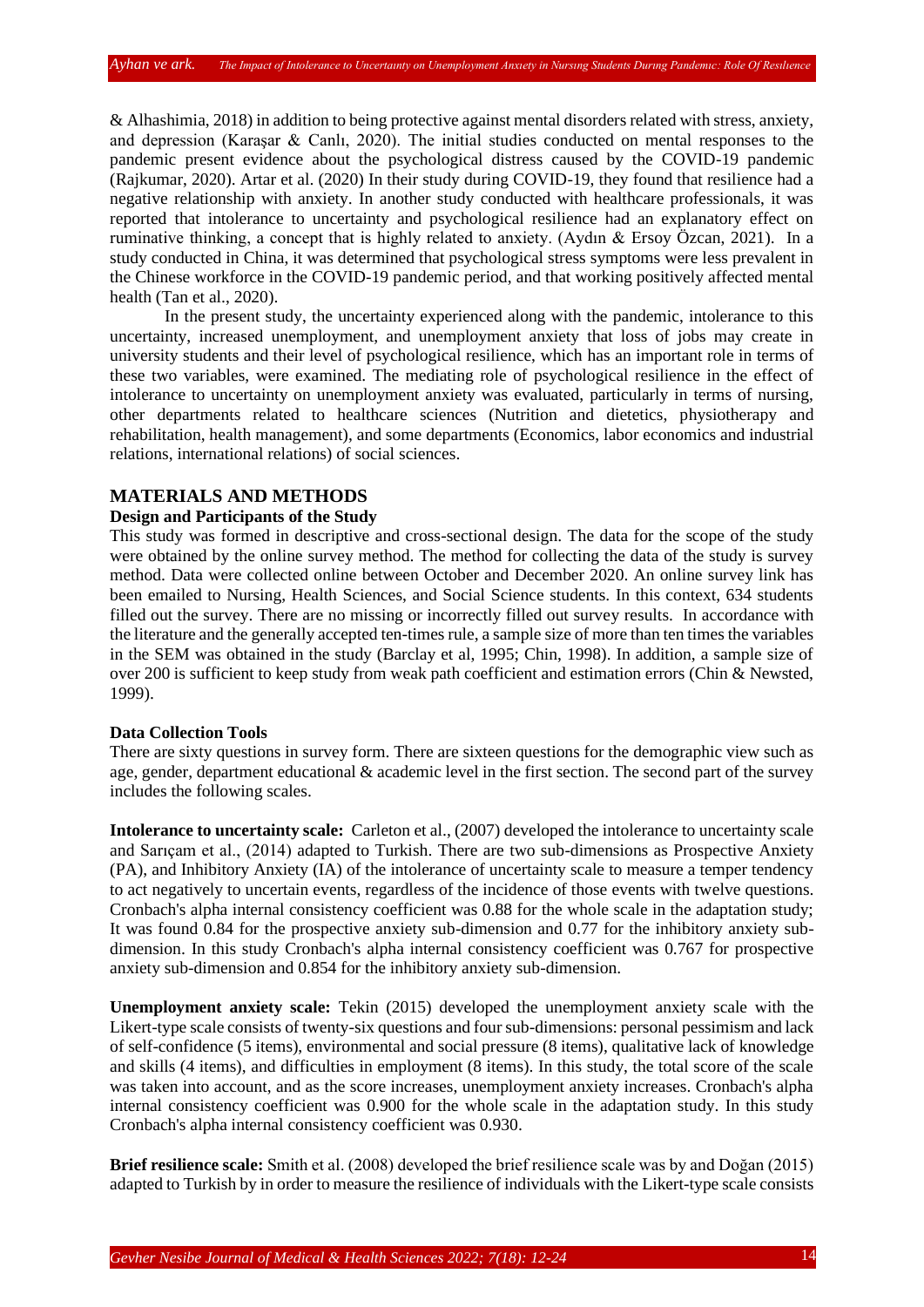of six questions and self-report-style measurement tool. After the reverse coded items in the scale were translated, high scores indicate high psychological resilience. In the adaptation study, the internal consistency reliability coefficient of the scale was found to vary between .80 and .91. In this study Cronbach's alpha internal consistency coefficient was 0725.

## **Data Analysis**

SmartPLS Structural Equation Model (SEM) software used in small sample groups where normal distribution was not expected, has been preferred for the analysis of the study (Ringle et al., 2015; Sarstedt et al., 2017). SmartPLS examines the validity and reliability of the scales used for the determined variables and models, as well as the degree of relationship and significance level between the variables. We chose the PLS-SEM method because of its success in small samples, as well as its usefulness in prediction and exploratory research for complex and hierarchical models (Ringle, et al, 2012). In this study, after descriptive analysis, confirmatory factor analysis (CFA) of the variables in the measurement model were performed. After the CFA and validity reliability tests, mediation and SEM were analyzed in the structural model.

# **Ethical Permission**

The research was carried out in accordance with the Declaration of Helsinki and ethical approval was obtained from a university Social and Human Sciences Ethics Committee with the decision dated 18/06/2020 and numbered 2020-3.

#### **Research Model and Hypotheses**

Figure 1 shows the theoretical research model of the study containing its hypotheses.



**Figure 1.** Proposed model for hypotheses tests

According to the research model, five hypotheses are suggested;

*H1: There is a statistically significant negative relationship between prospective intolerance to uncertainty and psychological resilience.* 

*H2: There is a statistically significant negative relationship between inhibitory intolerance to uncertainty and psychological resilience.*

*H3: There is a statistically significant positive relationship between prospective intolerance to uncertainty and unemployment anxiety.*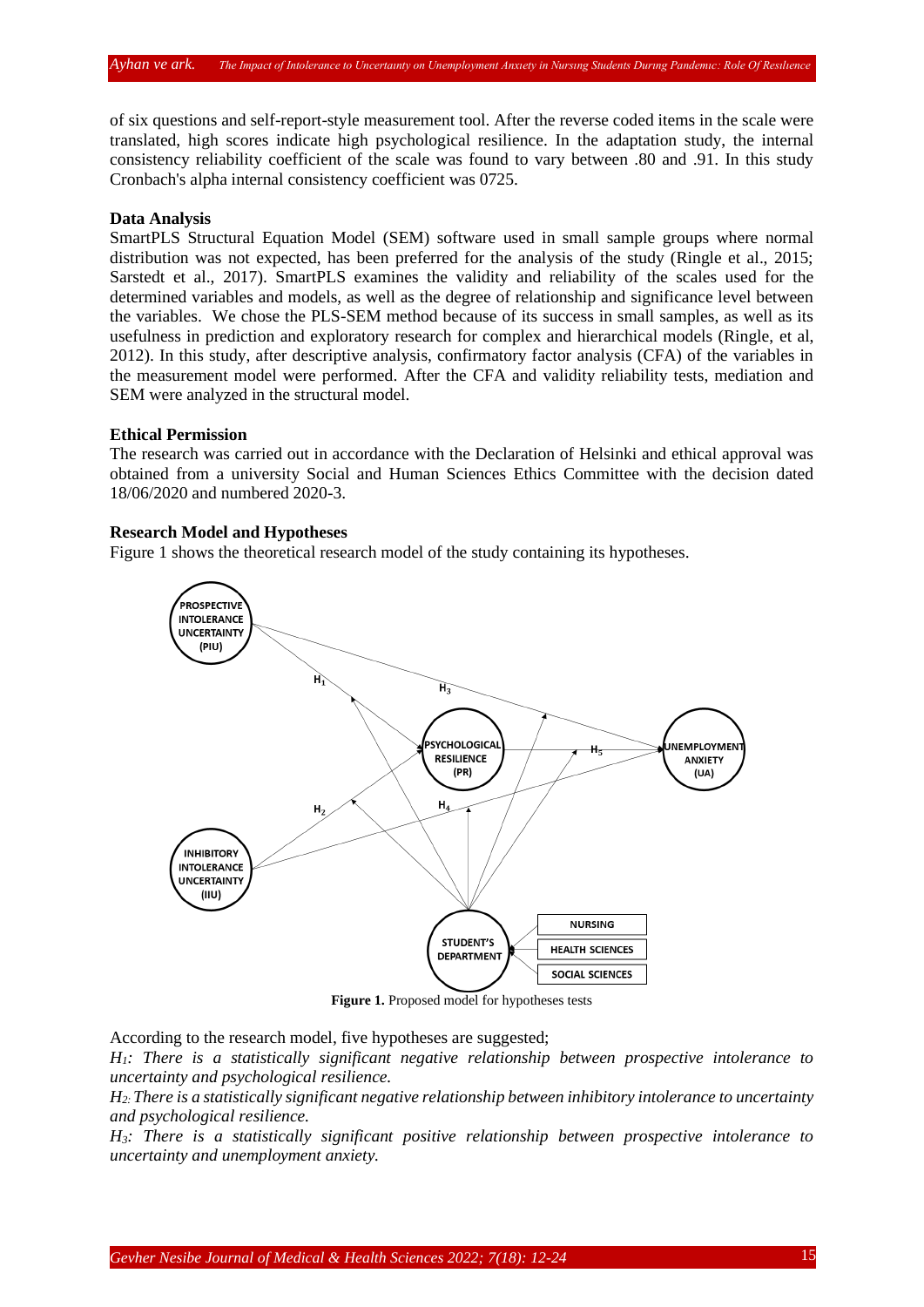*H4: There is a statistically significant positive relationship between inhibitory intolerance to uncertainty and unemployment anxiety.*

*H5: There is a statistically significant negative relationship between psychological resilience and unemployment anxiety.*

In addition to the above hypotheses, this study also examines the mediating role of psychological resilience in the relationship between prospective and inhibitory intolerance to uncertainty and unemployment anxiety. According to this aim, two hypotheses are suggested;

*H6: Psychological resilience has a mediating effect on the relationship between prospective intolerance to uncertainty and unemployment anxiety.*

*H7: Psychological resilience has a mediating effect on the relationship between inhibitory intolerance to uncertainty and unemployment anxiety.*

This study also scrutinizes the moderating role of faculty departments of students in the PLS model. According to this aim, sub hypotheses of  $H_8$  are;

*H8a: The effect of prospective intolerance to uncertainty on psychological resilience varies among nursing students, health sciences, and other faculty students. (Not supported)*

*H8b: The effect of inhibitory intolerance to uncertainty on psychological resilience varies among nursing students, health sciences, and other faculty.*

*H8c: The effect of psychological resilience on unemployment anxiety varies among nursing students, health sciences, and other faculty.*

*H8d: The effect of prospective intolerance to uncertainty on unemployment anxiety varies among nursing students, health sciences, and other faculty.*

*H8e: The effect of inhibitory intolerance to uncertainty on unemployment anxiety varies among nursing students, health sciences, and other faculty.*

## **RESULTS**

Table-1 shows the demographic information within the scope of descriptive statistics.

| Groups           | %<br>Frequency |      | <b>Groups</b> | <b>Frequency</b> | %    |
|------------------|----------------|------|---------------|------------------|------|
| <b>Education</b> |                |      | Age           |                  |      |
| Undergraduate    | 216            | 34.1 | Under 20      | 230              | 36.3 |
| Graduate         | 408            | 64.4 | $21 - 25$     | 378              | 59.6 |
| Postgraduate     | 10             | 1.5  | $26 - 30$     | 18               | 2.8  |
| Total            | 634            | 100  | 31 and above  | 38               | 1.3  |
|                  |                |      | Total         | 634              | 100  |
| <b>Gender</b>    |                |      |               |                  |      |
| Male             | 125            | 27.6 |               |                  |      |
| Female           | 459            | 72.4 |               |                  |      |
| Total            | 634            | 100  |               |                  |      |

**Table 1.** Demographic Characterics of Sample Group (n=634)

As a result of the Kolmogorov-Smirnov normality test via SPSS software, the scales within the study did not meet the normality assumption.  $(p < 0.05)$ . Since the data were not normally distributed, the PLS-SEM method and SmartPLS software were used. The structure of the higher orders and the hypotheses were tested, respectively, and then the estimation of the correlation coefficients that maximize the R² value of the dependent. We used the bootstrapping and Multilevel Group Analysis technique with 5,000 resamples for calculating the t statistics to measure the significance of the model's coefficients. In the analysis, some of the items under variables were removed for their "factor loadings" are below 0.5 according to Hair et al. (2017) for enabling the convergent validity. The factor loadings of all variables' exceed 0.7 after reprediction process during measurement model for understanding the relationships were significant. Composite reliability values of all constructs according to Bagozzi & Yi (1988) those are bigger than 0.70 (Table 2).

Factor loadings of variables are higher than 0.6 (Bagozzi & Yi, 1988; Sarstedt et al., 2017) and the T values indicates that these all loadings are significant at 0.01 according to Table 2.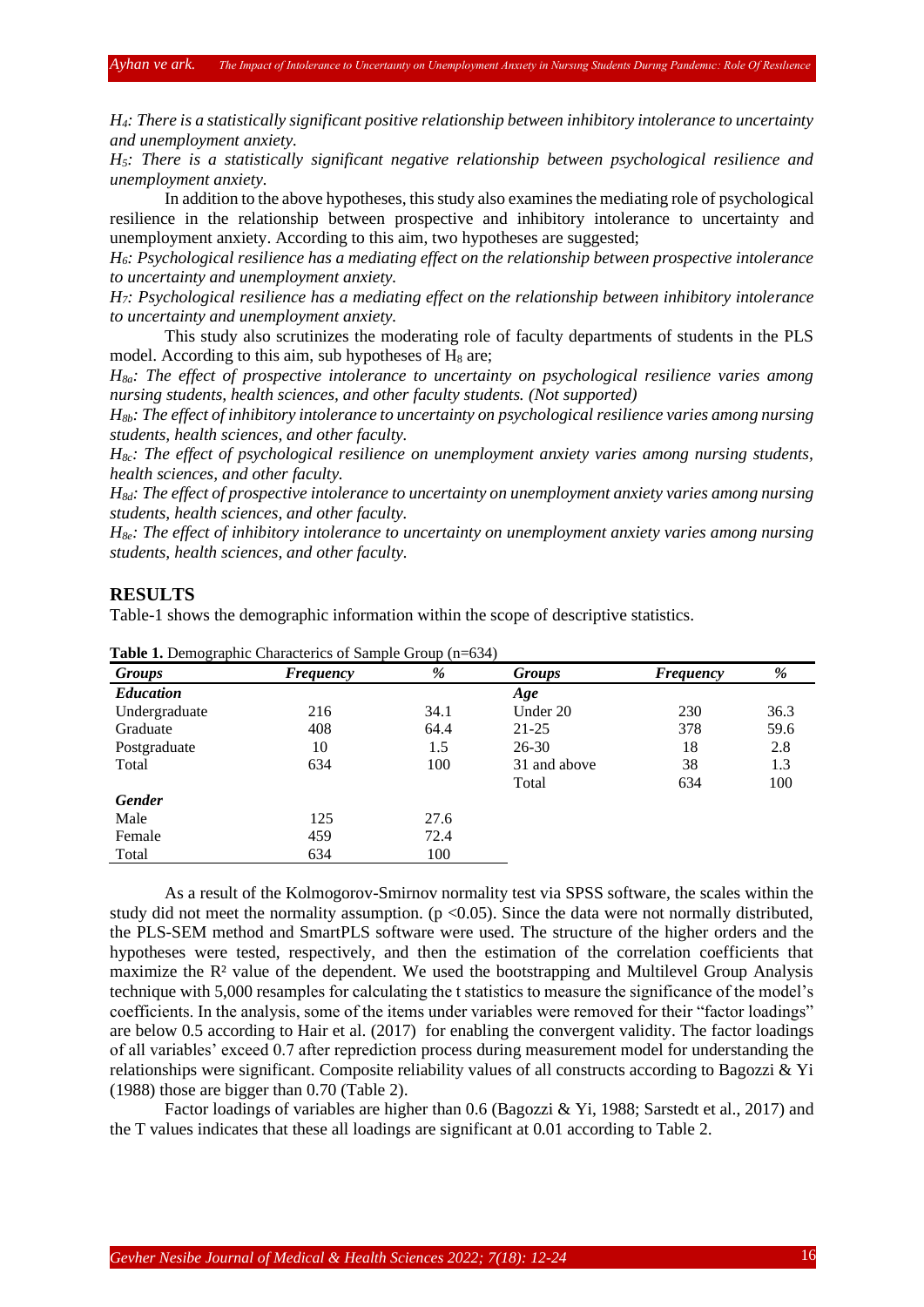| <b>Factors</b>       | <b>Questions</b>  | Outer<br><b>Loadings</b> | Composite<br><b>Reliability</b> | <b>Cronbach's Alpha</b> |  |  |
|----------------------|-------------------|--------------------------|---------------------------------|-------------------------|--|--|
|                      | IUS01             | 0.747                    |                                 |                         |  |  |
| <b>PROSPECTIVE</b>   | <b>IUS02</b>      | 0.712                    |                                 |                         |  |  |
| <b>ANXIETY</b>       | IUS <sub>04</sub> | 0.721                    | 0.843                           | 0.767                   |  |  |
| (PA)                 | <b>IUS05</b>      | 0.624                    |                                 |                         |  |  |
|                      | IUS <sub>06</sub> | 0,.786                   |                                 |                         |  |  |
|                      | <b>IUS08</b>      | 0.786                    |                                 |                         |  |  |
| <b>INHIBITORY</b>    | IUS <sub>09</sub> | 0.823                    |                                 |                         |  |  |
| <b>ANXIETY</b>       | <b>IUS10</b>      | 0.823                    | 0.895                           | 0.854                   |  |  |
| (IA)                 | IUS11             | 0.813                    |                                 |                         |  |  |
|                      | <b>IUS12</b>      | 0.724                    |                                 |                         |  |  |
| <b>PSYCHOLOGICAL</b> | <b>PR01</b>       | 0.636                    |                                 |                         |  |  |
| <b>RESILIENCE</b>    | <b>PR02</b>       | 0.849                    | 0.837                           | 0.725                   |  |  |
| (PR)                 | <b>PR06</b>       | 0.883                    |                                 |                         |  |  |
|                      | <b>UAS02</b>      | 0.642                    |                                 |                         |  |  |
|                      | <b>UAS04</b>      | 0.676                    |                                 |                         |  |  |
|                      | <b>UAS05</b>      | 0.722                    |                                 |                         |  |  |
|                      | <b>UAS07</b>      | 0.721                    |                                 |                         |  |  |
|                      | <b>UAS08</b>      | 0.731                    |                                 |                         |  |  |
|                      | <b>UAS09</b>      | 0.630                    |                                 |                         |  |  |
| <b>UNEMPLOYMENT</b>  | <b>UAS10</b>      | 0.822                    |                                 |                         |  |  |
| <b>ANXIETY</b>       | UAS11             | 0.639                    | 0.939                           | 0.930                   |  |  |
| (IA)                 | <b>UAS12</b>      | 0.789                    |                                 |                         |  |  |
|                      | UAS <sub>15</sub> | 0.643                    |                                 |                         |  |  |
|                      | <b>UAS16</b>      | 0.624                    |                                 |                         |  |  |
|                      | <b>UAS18</b>      | 0.702                    |                                 |                         |  |  |
|                      | <b>UAS24</b>      | 0.655                    |                                 |                         |  |  |
|                      | <b>UAS25</b>      | 0.843                    |                                 |                         |  |  |
|                      | <b>UAS26</b>      | 0.809                    |                                 |                         |  |  |

**Table 2.** Measurement Model Statistics (n=634)

According to The Average Variance Extracted (AVE) values must be greater than 0.50 for the proposed model to be a valid model (Hair et al., 2010; Hair et al., 2014). According to when the values in the Table 3 are examined, the square root of the AVE values of the relevant variable is greater than the correlation coefficients in the same column (Fornell & Larck 1981).

**Table 3.** Construct correlations and the squared roots of AVE

| <b>Factors</b>               | <b>AVE</b> | <b>Fornell-Larcker Criterion</b> |          |          |                   |  |  |
|------------------------------|------------|----------------------------------|----------|----------|-------------------|--|--|
|                              |            |                                  | (2)      | 5.1      | $\left( 4\right)$ |  |  |
| (1) Inhibitory Anxiety       | 0.631      | 0.795                            |          |          |                   |  |  |
| (2) Prospective Anxiety      | 0.519      | 0.649                            | 0.720    |          |                   |  |  |
| (3) Psychological Resilience | 0.635      | $-0.454$                         | $-0.396$ | 0.797    |                   |  |  |
| (4) Unemployment Anxiety     | 0.509      | 0.433                            | 0.385    | $-0.313$ | 0.714             |  |  |

For proving the discriminant validity of latent variables, heterotrait-monotrait (HTMT) correlations are shown on Table 4. The HTMT of the correlations should be under 0.9 (Henseler et al., 2015).

|  | Table 4. Heterotrait-Monotrait Ratio (HTMT) |  |  |
|--|---------------------------------------------|--|--|
|--|---------------------------------------------|--|--|

| <b>Factors</b>               |       |       | IJ.   | 14, |
|------------------------------|-------|-------|-------|-----|
| (1) Inhibitory Anxiety       | ٠     |       |       |     |
| (2) Prospective Anxiety      | 0.800 | -     |       |     |
| (3) Psychological Resilience | 0.533 | 0.485 | ۰     |     |
| (4) Unemployment Anxiety     | 0.479 | 0.444 | 0.341 |     |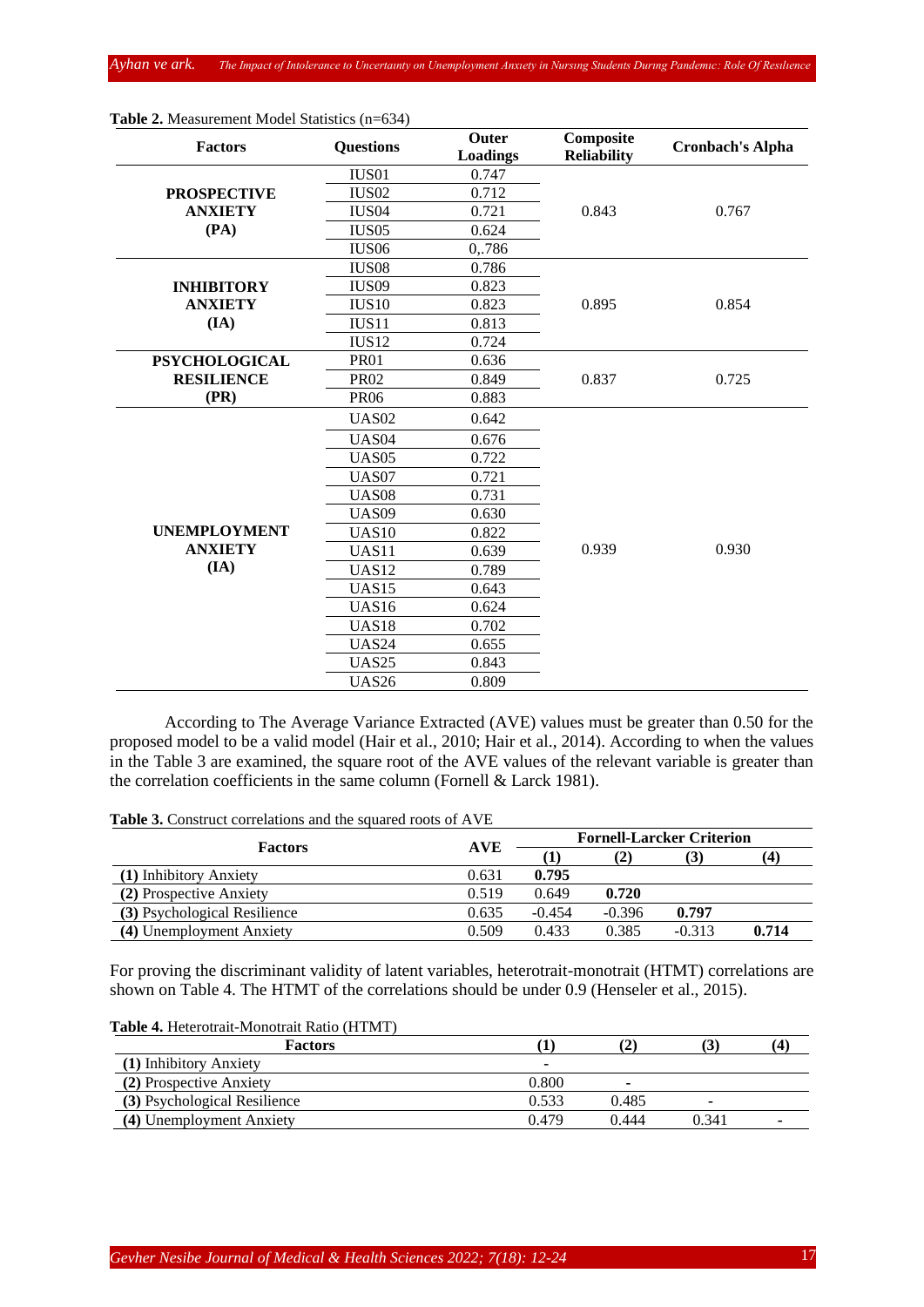#### *Ayhan ve ark. The Impact of Intolerance to Uncertaınty on Unemployment Anxıety in Nursıng Students Durıng Pandemıc: Role Of Resılıence*

According to these results in terms of reliability, convergent and discriminant validity, the structural model analysis has been initiated. t-statistics evaluate significance of all paths in the structural model. If the T-Statistic of the associated path is greater than 1.96, then the path is significant in the model otherwise not. The path coefficients of the structural model varies between  $1$  and  $+1$  in SmartPLS. As the path coefficients approach +1, which means the positive significance in the same direction, while it approaches 0, the relationships between variables become less significant. If the path coefficients is negative, there should be an inverse relationship between the variables. The predicted Structural model's path coefficients, t-statistics, and  $R^2$  values are shown on Figure 2.



**Figure 2.** Path coefficients and T-Statistics of Structural Model

The Paths between exogenous and endogenous variables are significant (Figure 2). PA and IA significantly affect PR negatively  $(R^2: 0.224)$ . The effect of PA and IA on UA is examined respectively, it significantly affects positively CA ( $\mathbb{R}^2$ : 0.219). When  $r^2$  values for endogenous latent variables in the structural model are  $0.75$ ,  $0.50$ , and  $0.25$ , these values are substantial, moderate, or weak. Both  $R<sup>2</sup>$  values of the study indicate that the endogenous latent variables are weakly explained. For all hypotheses as direct effects, the path coefficient is significant at the p<0.05 level, and so all hypotheses of the research are supported. Table 5 shows the structural model analysis results.

| Н              | <b>Paths</b>        | Path<br>Coefficients | <b>Standard</b><br>Error | <b>T</b> Statistics | <b>P</b> Values | Conclusion |
|----------------|---------------------|----------------------|--------------------------|---------------------|-----------------|------------|
| H <sub>1</sub> | $PA \rightarrow PR$ | $-0.176$             | 0.052                    | 3.362               | 0.001           | Supported  |
| H <sub>2</sub> | $IA \rightarrow PR$ | $-0.341$             | 0.051                    | 6.624               | 0.000           | Supported  |
| $H_3$          | $PA \rightarrow UA$ | 0.156                | 0.049                    | 3.216               | 0.001           | Supported  |
| H4             | $IA \rightarrow UA$ | 0.275                | 0.052                    | 5.284               | 0.000           | Supported  |
| $H_5$          | $PR \rightarrow UA$ | $-0.126$             | 0.045                    | 2.796               | 0.005           | Supported  |

**Table 5.** Hypotheses testing for the direct relationship

In the second stage, the structural model has been tested by including psychological resilience as a mediator variable for the significance of the path coefficients of the mediated model. SmartPLS only indicates the significance of a mediator in mediational analysis, it does not interpret the extent of the mediation effects. This study uses a decision tree for interpretation of mediation analysis, to explain the mediator role of PR on sub-dimensions of intolerance to uncertainty and UA. According to the results both the direct and the indirect effect of PA and IA on UA are significant. The mediation of PR is therefore complementary and partial. Table 6 shows the analysis results.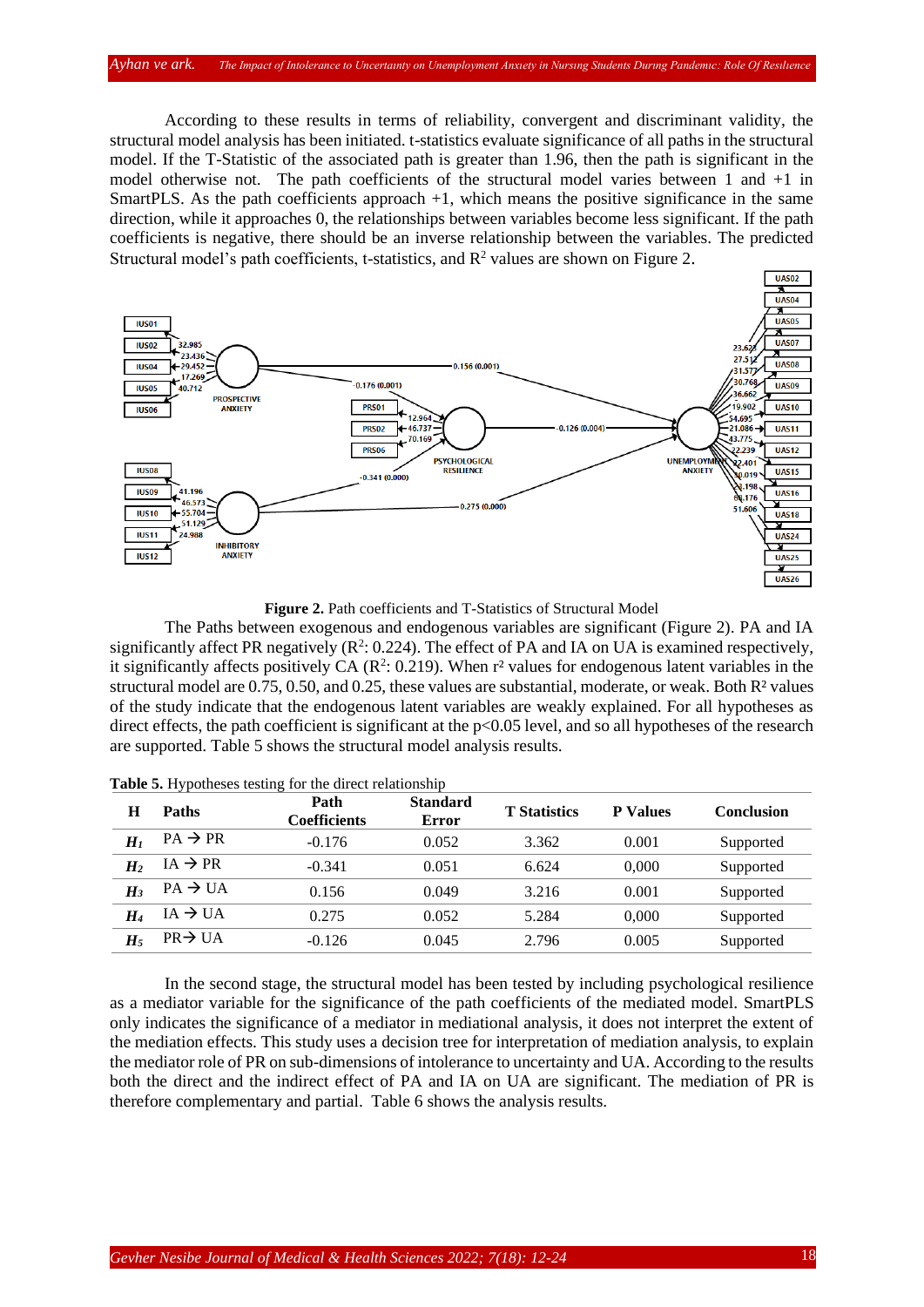| Н              | Predictor $\rightarrow$<br>Mediator $\rightarrow$<br><b>Criterion</b> | <b>Path Coefficients</b> |       | <b>T</b> Statistics | <b>Mediation Type</b> | <b>Values</b> | <b>Conclusion</b> |  |
|----------------|-----------------------------------------------------------------------|--------------------------|-------|---------------------|-----------------------|---------------|-------------------|--|
|                | $PA \rightarrow PR$                                                   | Direct                   | 0.156 | 3.216               | Complementary         | 0.032         |                   |  |
| $H_6$          | $\rightarrow$ UA                                                      | Indirect                 | 0.022 | 2.154               | (partial mediation)   |               | Supported         |  |
|                | $IA \rightarrow PR \rightarrow$                                       | Direct                   | 0.275 | 2.478               | Complementary         | 0.013         |                   |  |
| H <sub>7</sub> | UA                                                                    | Indirect                 | 0.043 |                     | (partial mediation)   |               | Supported         |  |

**Table 6.** Hypotheses testing for a mediated relationship

The last hypothesis in the research model is related to the moderator role of the departments where students are educated in the direct effects of the model. For this purpose, the study uses Smart PLS multi-group analysis (MGA) whether the research model differs according to the department the students' study. The department of education as the categorical variable  $n = 204$  for nursing students, n  $= 155$  for health sciences students, n = 275 for Social Sciences students. Table 7 shows the analysis results regarding the moderator variable role of the student's department in the relationships for the structural model.

According to Table 7, while the effect of PA on PR is significant in Nursing students and Health Sciences students, it is non-significant in other department students. On the other hand, the effect of IA on PR is significant for all students. While PA has a significant effect on UA in Nursing and Health Sciences students, there is no significant effect on the students of other departments. While IA has a significant effect on PA for nursing and other departments students, there is no effect for health science students. While PR has a significant effect on UA in nursing and health sciences students, there is no significant effect on other students. Table 7 presents the path coefficients of each relationship in terms of the departments students study and the significance of these coefficients. However, although the path coefficients of all three groups are significant, there may be a significant difference between the coefficients. Table 8 shows the differences between the path coefficients and the analysis results regarding the significance levels of these differences.

| Н           | <b>Paths</b>            |          | <b>Path Coefficients</b><br><b>T</b> Statistics |          |       |       |       | <b>P</b> Values |       |       |  |
|-------------|-------------------------|----------|-------------------------------------------------|----------|-------|-------|-------|-----------------|-------|-------|--|
|             |                         |          | НS                                              |          | N     | НS    |       |                 | HS    |       |  |
| $H_{8a}$    | $PA \rightarrow PR$     | $-0.222$ | $-0.274$                                        | $-0.138$ | 2.483 | 2.77  | 1.743 | 0.013           | 0.006 | 0.081 |  |
| $H_{8b}$    | $\rightarrow$ PR<br>ίA  | $-0.366$ | $-0.335$                                        | $-0.318$ | 3.715 | 3.581 | 4.268 | 0.000           | 0.000 | 0.000 |  |
| $H_{8c}$    | $PA \rightarrow UA$     | 0.117    | 0.149                                           | 0.156    | .252  | 1.371 | 2.301 | 0.211           | 0.171 | 0.021 |  |
| $\bm{H}$ 8d | $\rightarrow$ UA<br>ı A | 0.235    | 0.143                                           | 0.345    | 3.011 | 106   | 4.468 | 0.003           | 0.269 | 0.000 |  |
| $H_{8e}$    | $PR \rightarrow UA$     | $-0.274$ | $-0.226$                                        | $-0.076$ | 4.002 | 2.298 | 1.182 | 0.000           | 0.022 | 0.237 |  |

**Table 7.** Hypotheses testing for moderation relationships

Notes: N = Nursing Students; HS = Health Sciences Students; O = Other Students, p-values < 0.05

According to Table 8, there are differences between the path coefficients in terms of the departments of the students only in the  $H_{8e}$  hypothesis. And since this difference is significant between nursing students and other students, only this hypothesis is supported. Accordingly, the effect of psychological resilience on unemployment anxiety is bigger in nursing students than in other students. On the other hand, according to Table 8, in other hypotheses, there is no significant difference according to the department students read.

| Н        | Paths                                                                                                                             |          | <b>Path Coefficients-</b><br>diff | <b>T</b> Statistics |            | <b>P</b> Values |            | <b>Conclusion</b> |
|----------|-----------------------------------------------------------------------------------------------------------------------------------|----------|-----------------------------------|---------------------|------------|-----------------|------------|-------------------|
|          |                                                                                                                                   | $N - HS$ | $N - Q$                           | N vs HS             | $N$ vs $O$ | N vs HS         | $N$ vs $O$ |                   |
| $H_{8a}$ | $PA \rightarrow PR$                                                                                                               | 0.052    | $-0.084$                          | 0.39                | 0.703      | 0.697           | 0.483      | Not Supported     |
| $H_{8b}$ | $IA \rightarrow PR$                                                                                                               | $-0.031$ | $-0.048$                          | 0.226               | 0.39       | 0.821           | 0.697      | Not Supported     |
| $H_{8c}$ | $PA \rightarrow UA$                                                                                                               | 0.093    | $-0.11$                           | 0.616               | 1.001      | 0.539           | 0.318      | Not Supported     |
| $H_{8d}$ | $IA \rightarrow UA$                                                                                                               | $-0.032$ | $-0.039$                          | 0.225               | 0.338      | 0.822           | 0.736      | Not Supported     |
| $H_{8e}$ | $PR \rightarrow IJA$                                                                                                              | $-0.048$ | $-0.198$                          | 0.401               | 2.12       | 0.689           | 0.035      | Supported         |
|          | Notes $N = N$ uging Ctudente: $\text{HC} = \text{Hachk}$ Coloneae Ctudente: $\Omega = \Omega$ then Ctudente in volume $\geq 0.05$ |          |                                   |                     |            |                 |            |                   |

**Table 8.** Hypotheses Results for moderation relationships

**Notes:** N = Nursing Students; HS = Health Sciences Students; O = Other Students, p-values < 0.05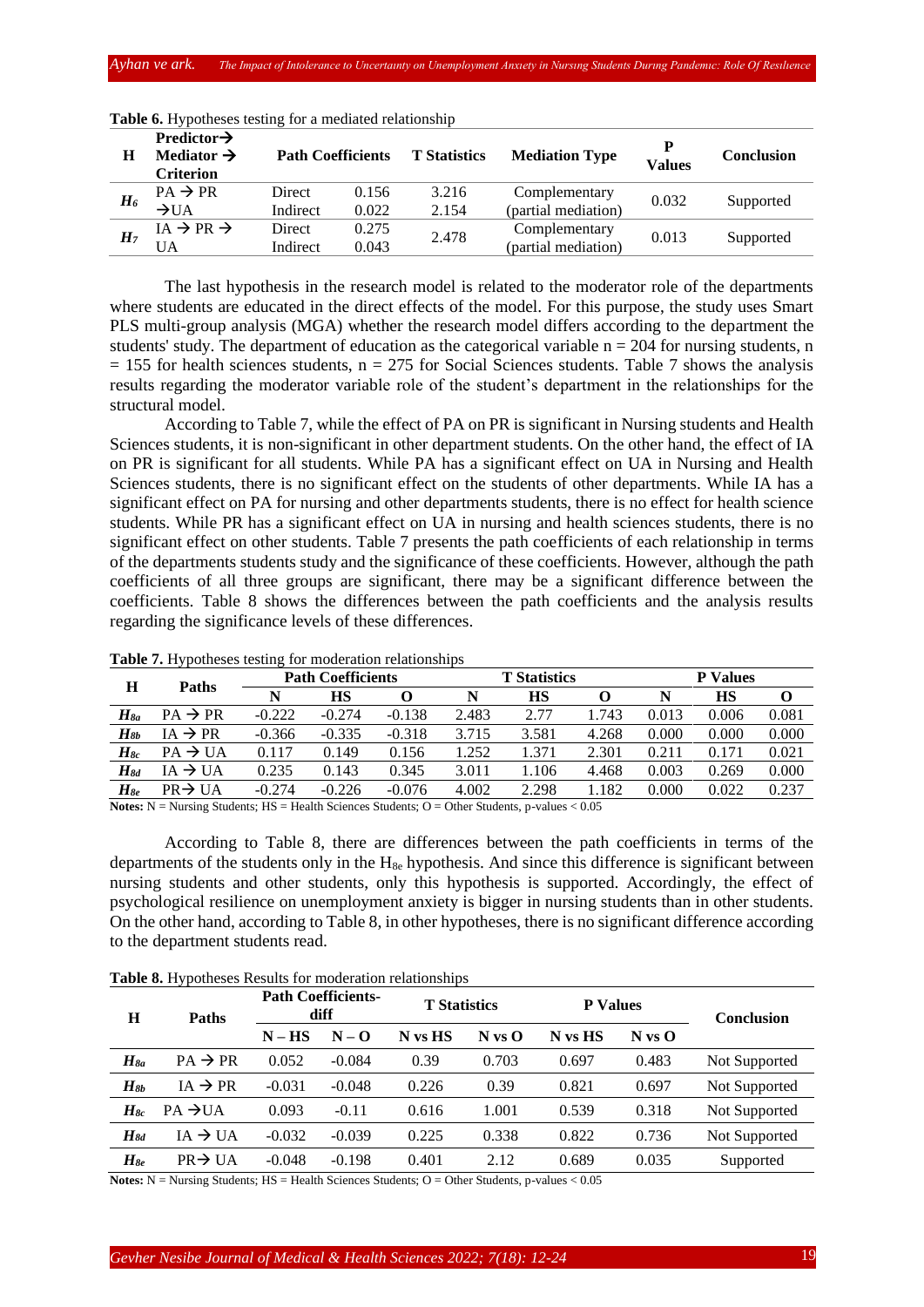#### **DISCUSSION**

Along with the COVID-19 pandemic, changes in the lifestyle of all humanity have occurred, and while issues such as the transmission of the infection, the effects of the disease, and death rates led to anxiety in the early periods of the pandemic, secondary problems such as disrupted health needs, psychiatric disorders, economic losses, decrease in income, and increased unemployment due to the pandemic have come to the fore in the recent period. As a result of the variants of the virus and the remittent course of the pandemic, uncertainty about the future and intolerance to this situation are on the increase, and it is thought that university students, whose educational and social lives have been negatively affected by the pandemic, may experience unemployment anxiety due to the increasing unemployment problem and economic losses (Ployhart et al., 2021; Achdut, & Refaeli, 2020). In the present study, university students' intolerance to uncertainty and unemployment anxiety levels and their levels of psychological resilience, which has an important role in terms of these two variables, were determined, and the mediating effects of these variables between each other were analyzed.

The first five hypotheses of the study were established on the relationships between intolerance to uncertainty and psychological resilience, and as a result of the analyses, these hypotheses were accepted. While there is significantly positive relationship between intolerance to uncertainty and unemployment anxiety, a negative and significant relationship was found between these two variables and psychological resilience. In a study in which nursing students' levels of intolerance to uncertainty and psychological resilience were examined, a negative relationship between intolerance to uncertainty and psychological resilience was found (Lee, 2019). In a study conducted on adult individuals in Turkey, it was determined that intolerance to uncertainty negatively and significantly predicted psychological resilience (Karataş & Tagay, 2021). In another study, senior university students' levels of anxiety about finding a job and intolerance to uncertainty were examined, and a positive relationship was determined between these variables (Bıkmaz & Yağan, 2020). In yet another study, it was determined that psychological resilience directly, significantly, and negatively affected intolerance to uncertainty (Kasapoğlu, 2020). According to the study, the findings are consistent with the literature. Uncertainty for future happenings may lead to anxiety, worry, and even dysfunction. It has been stated that in case of intolerance to uncertainty, the existing uncertainty paves the way for negative emotions and biased expectations, and causes individuals to display inflexible responses in the face of uncertainty such as not being able to find a job (Gu et al., 2020). It has been reported that psychological resilience is a positive competence that develops as a result of being able to overcome challenging situations and that it has a positive relationship with cognitive emotional regulation (Altuntas & Genc, 2018). Considering that high psychological resilient individuals are cognitively, emotionally, and behaviorally more successful in coping with unexpected and unpredicted events and that intolerance to uncertainty creates a cognitive susceptibility for pathological anxiety, it can be claimed that the decrease in psychological resilience is an expected situation while intolerance to uncertainty and unemployment anxiety are increasing.

In line with the sixth and seventh hypotheses it was determined that psychological resilience had a partial mediating impact during the relation between intolerance to uncertainty and unemployment anxiety. In a study in which individuals who continued to work in the pandemic period were examined in terms of mental health and work attitude, the most important risk factor for mental health was found to be unemployment anxiety, and the primary protective factors were identified as psychological resilience and optimism (Song et al., 2020). In a study conducted with the participation of research assistants, it was found that high-level stress resulting from uncertainty was strongly related with psychological resilience at low level, and it was expressed those efforts to increase intolerance to uncertainty and resilience would offer an opportunity to reduce depression and burnout (Simpkin et al., 2020). In line with the study findings, it can be assumed that if an individual has high psychological resilience, that is, if the responses s/he gives to stressful situations are positive, then his/her anxiety level will be lower, and this situation is in compliance with the literature (Petzold et al., 2020; Karaırmak, 2006). It was also determined in the study that psychological resilience negatively affected intolerance to uncertainty, and that there was a significant positive relation between intolerance to uncertainty and unemployment anxiety. As levels of intolerance to uncertainty individuals' decrease, their levels of unemployment anxiety also decrease. Accordingly, as the intolerance to uncertainty of individual's increases, his/her showing positive responses as a result of high psychological resilience in managing the stress caused by uncertainty can reduce unemployment anxiety (Bıkmaz & Yağan, 2020; Polayhart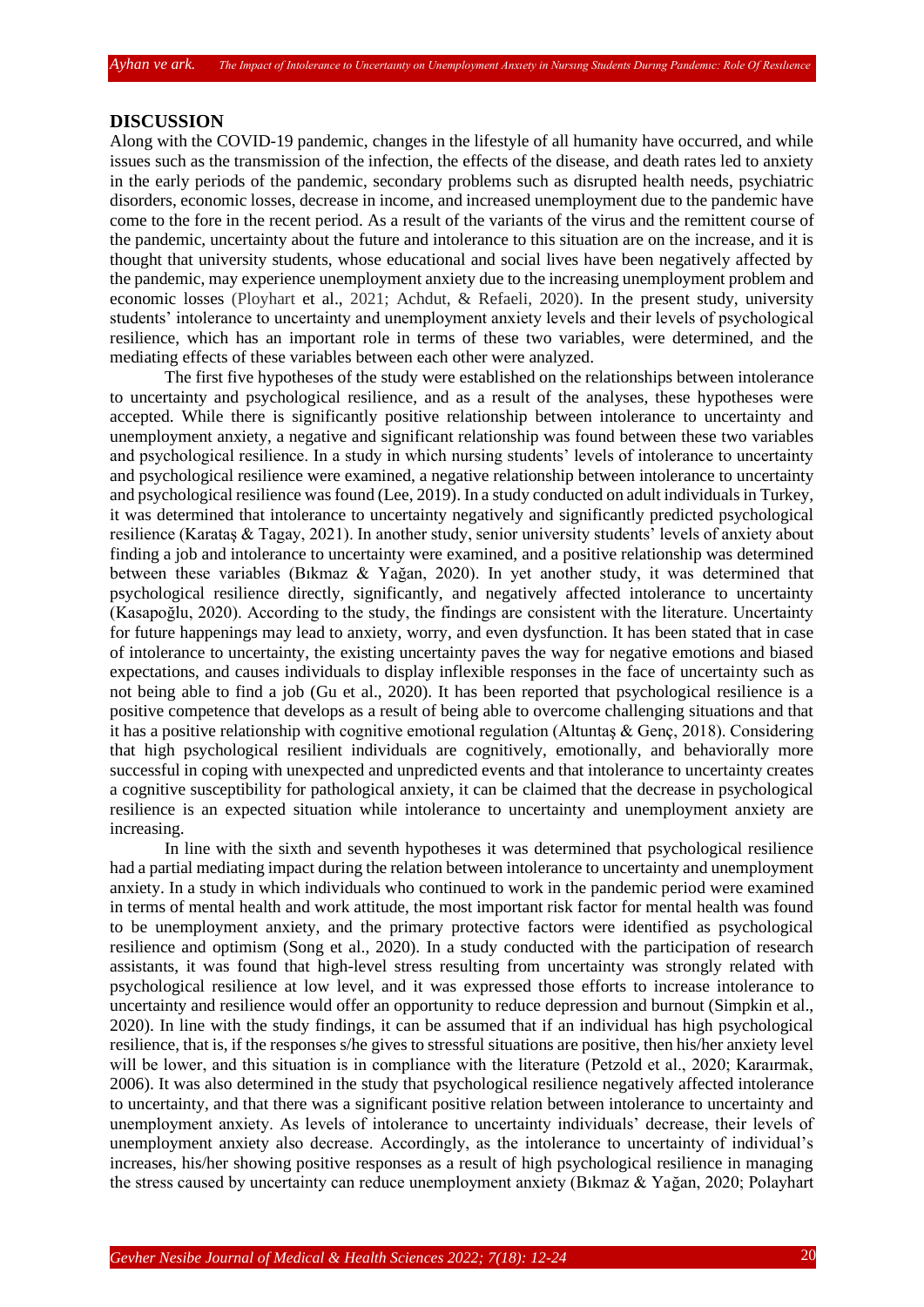et al., 2021; Kasapoğlu, 2020; Lee, 2019). On the other hand, the focus of individuals who cannot tolerate uncertainty on uncertain results may lead to the continuation of anxiety such as not being able to find a job to be experienced in the future (Dugas et al., 2001). In this context, it can be stated that an uncertain situation that can transform into a more challenging process such as being employed or unemployed can be managed more effectively with the mediating impact of psychological resilience.

It was determined in the study that the effect of psychological resilience on unemployment anxiety was higher in nursing students in comparison to the students of other departments. Psychological resilience has been defined as an individual's adaptation process, the power to hold himself/herself together, or the ability to successfully overcome disasters in the face of important sources of stress such as a trauma, a threat, serious health problems, and workplace-related and financial problems (Karairmak, 2006). When the psychological resilience and intolerance to uncertainty levels of individuals who struggled against a disease were compared with healthy individuals, it was determined that while intolerance to uncertainty levels were at the same level, psychological resilience levels of sick individuals were higher than those of healthy individuals (Mitmansgruber et al., 2016). In a systematic qualitative analysis on psychological resilience levels of nursing students, five main themes that explained psychological resilience were identified. These themes were having relations that are important for the individual, knowing sources and power, reframing destructive experiences, adjusting the frames for learning, and accepting uncertainty (Amsrud et al., 2019). When it is considered that past experiences are determinant in terms of managing anxiety and uncertainty, and that transforming destructive experiences into a development tool by reframing them is a component of psychological resilience, it can be stated that its having a mediating effect in tolerating uncertainty and managing unemployment anxiety is a natural outcome. It can be claimed that the nursing students, in contrast to other students analyzed within the scope of the study, overcoming the experiences that they encounter in clinical practices and their managing a complicated process such as patient care may have helped to increase their psychological resilience (Yun et al., 2020), and that this situation contributed to their managing an anxiety-based problem such as unemployment anxiety more effectively and their dealing with the stress that this uncertainty created more easily.

#### **Limitations**

Along with its advantages, this study had some limitations. The research was conducted with students from a university. In addition, the representative power of the research is limited to the group in which it was conducted and cannot be generalized. In this context, multicenter studies can be planned. In addition, this research is cross-sectional and longitudinal studies are recommended to better understand the subject.

# **CONCLUSION**

According to the result of the research, the intolerance to uncertainty and unemployment anxiety were positively related, that both variables were negatively correlated with psychological resilience, and that psychological resilience had a partial mediating effect in the relationship between intolerance to uncertainty and unemployment anxiety. When the university students were examined according to the departments they studied, it was determined that the impact of psychological resilience on unemployment anxiety was higher in nursing students compared to the other students. When it is considered that psychological resilience, which is an important skill for managing anxiety-related problems like intolerance to uncertainty and unemployment anxiety, is acquired with growing through challenging experiences in one's past life, it can be thought that this effect may have resulted from nursing students' clinical practices and patient care experiences. It is recommended that further studies should be carried out for university students to develop their competence for managing intolerance to uncertainty and unemployment anxiety.

# **Relevance for Clinical Practice**

In a clinical environment with many stressors and uncertainties, the high psychological resilience of nurses compared to other healthcare professionals will also positively affect clinical problem solving and patient care.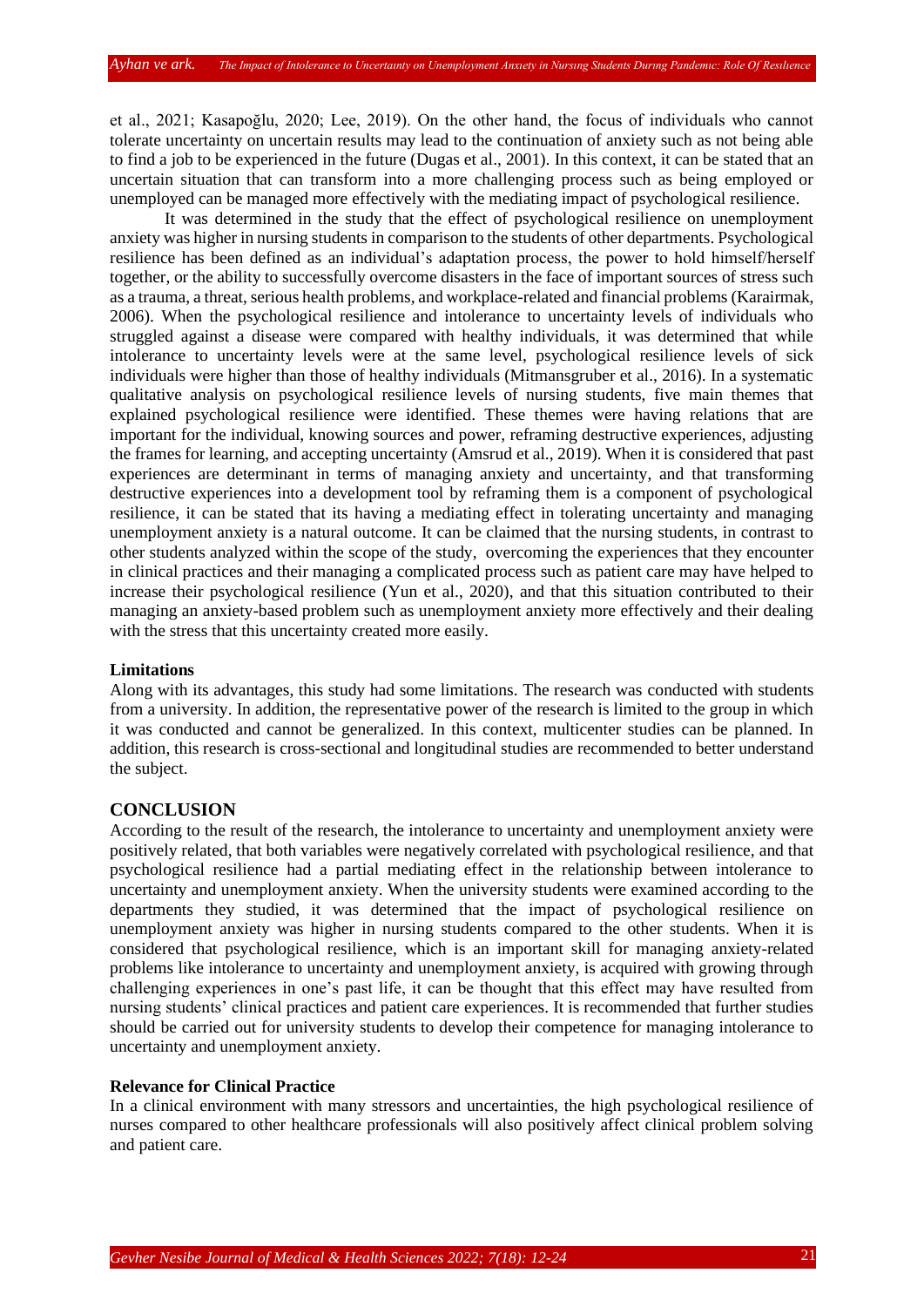#### **Acknowledgement**

Thank you to all students who volunteered to participate in our research.

## **Conflict of Interest**

The authors report no actual or potential conflicts of interest.

### **Author Contributions**

**Plan, design:** DA, HSÖ, UB; **Material, methods and data collection:** DA, HSÖ, UB; **Data analysis and comments:** DA, HSÖ, UB; **Writing and corrections:** DA, HSÖ, UB.

#### **Funding**

This study did not receive any specific grant or funding.

#### **REFERENCES**

- Achdut, N., & Refaeli, T. (2020). Unemployment and psychological distress among young people during the COVID-19 pandemic: Psychological resources and risk factors. *International Journal of Environmental Research and Public Health, 17*(19), 7163.
- Altuntaş, S , Genç, H . (2020). Resilience as Predictor of Happiness: Investigation of Teacher Sample. *Hacettepe University Journal of Education, 35* (4), 936-948.
- Amsrud, K. E., Lyberg, A., & Severinsson, E. (2019). Development of resilience in nursing students: A systematic qualitative review and thematic synthesis. *Nurse Education in Practice, 41*, 102621. <https://doi.org/10.1016/j.nepr.2019.102621>
- Artan, T., Atak, I., Karaman, M., & Cebeci, F. (2020). Relationship Between Sociodemographic Characteristics, Psychological Resilience and Anxiety Levels in the Coronavirus (COVID-19) Outbreak. *Electronic Turkish Studies,* 15(6).
- Aydın, A., & Ersoy Özcan, B. (2021). Levels of intolerance of uncertainty, rumination and resilience among healthcare workers during the Covid-19 pandemic. Cukurova Medical Journal, 46(3), 1191-1200.
- Bagozzi, R. P., & Yi, Y. (1988). On the Evaluation of Structural Equation Models. *Journal of the Academy of Marketing Science, 16*(1), 74-94.
- Barclay, D. W., Higgins, C. A., & Thompson, R. (1995). The partial least squares approach to causal modeling: Personal computer adoption and use as illustration. *Technology Studies, 2*, 285-309.
- Belge, J. (2019). *Determining the relationship between depressive symptoms, anxiety symptoms and intolerance to uncertainty in a group of adults* [Unpublished master's thesis]. Istanbul Gelisim University Institute of Social Sciences.
- Bıkmaz, Z., & Yağan, N. A. (2020) Analysis of University senior students' levels of anxiety and intolerance of uncertainty to regarding job finding. *Pearson Journal of Social Sciences & Humanities, 5*(8), 165-177
- Blustein, D. L., Duffy, R., Ferreira, J. A., Cohen-Scali, V., Cinamon, R. G., & Allan, B. A. (2020). Unemployment in the time of COVID-19: A research agenda. *Journal of Vocational Behavior*, *119*. <https://doi.org/10.1016/j.jvb.2020.103436>
- Carleton, R. N., Norton, M. P. J., & Asmundson, G. J. (2007). Fearing the unknown: A short version of the Intolerance of Uncertainty Scale. *Journal of Anxiety Disorders*, *21*(1), 105-117.
- Carleton, R.N. (2016). Into the unknown: A review and synthesis of contemporary models involving uncertainty. *Journal of Anxiety Disorders, 39,* 30-43. https://doi.org/10.1016/j.janxdis.2016.02.007
- Chin, W. W. (1998). The partial least squares approach for structural equation modeling. 295-336 in Macoulides, G. A., ed. *Modern methods for business research.* Mahwah, NJ: Lawrence Erlbaum Associates.
- Chin, W. W., & Newsted, P. R. (1999). Structural equation modeling analysis with small samples using partial least squares. Pp. 307-341 in R. H. Hoyle, ed. *Statistical strategies for small sample research.* Thousand Oaks, CA: Sage Publications.
- Doğan, T. (2015). Adaptation of the brief resilience scale into Turkish: A validity and reliability study. *The Journal of Happiness & Well-Being, 3*(1), 93-102.
- Dugas, M. J., Gosselin, P., & Ladouceur, R. (2001). Intolerance of uncertainty and worry: investigating specificity in a nonclinical sample. *Cognitive Therapy and Research*, 25, 551–558. doi:10.1023/a:1005553414688
- Fornell, C., & Larcker, D.F. (1981). Evaluating structural equation models with unobservable variables and measurement error. *Journal of Marketing Research, 18*(1), 39-50.
- Gu, Y., Gu, S., Lei, Y., & Li, H. (2020). From uncertainty to anxiety: How uncertainty fuels anxiety in a process mediated by intolerance of uncertainty. *Neural Plasticity*,8866386.<https://doi.org/10.1155/2020/8866386>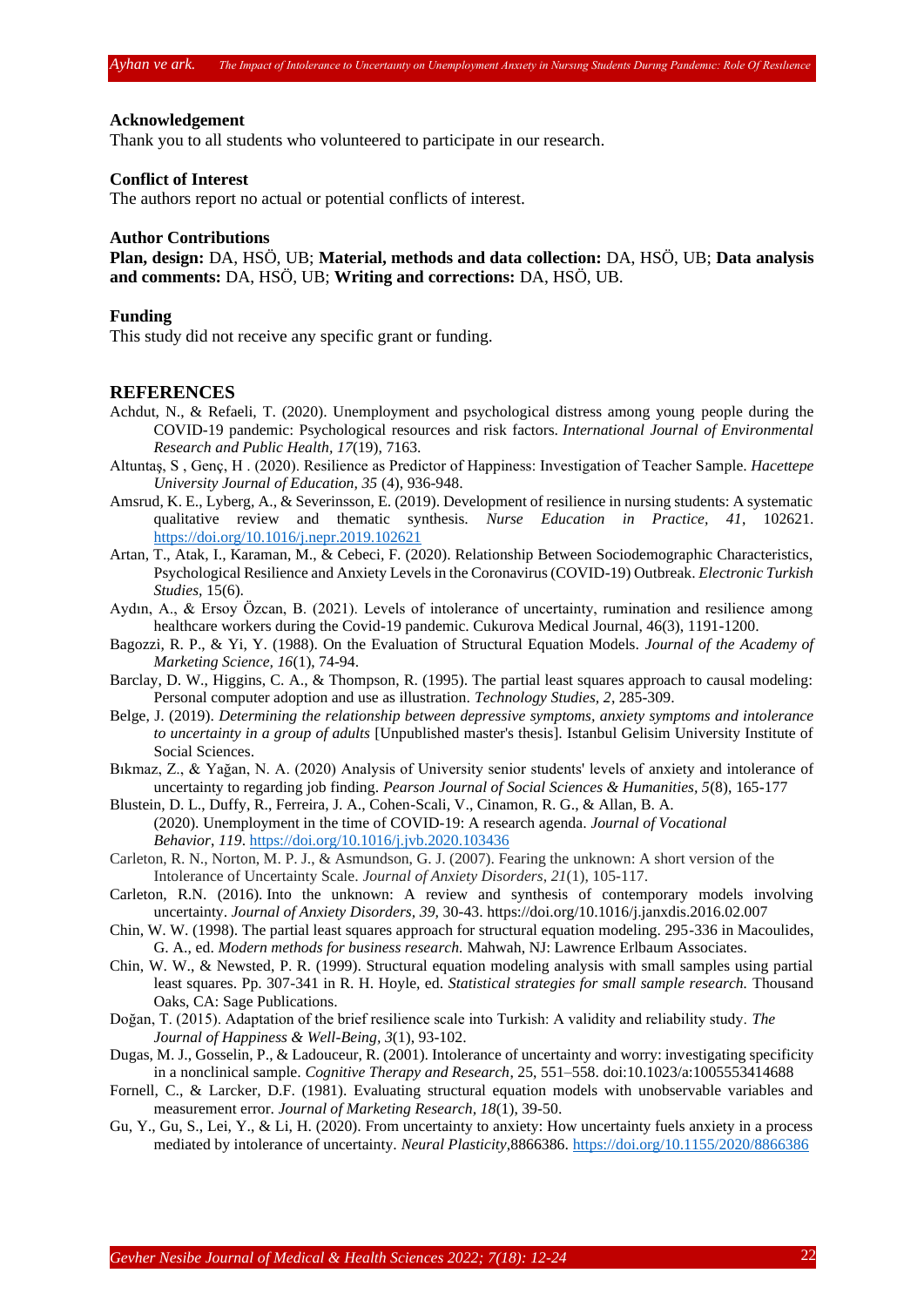Güvenç, F. (2019). *The relationship between personality traits and cognitive flexibility and intolerance of uncertainty in university students* [Unpublished master's thesis]. Necmettin Erbakan University, Institute of Educational Sciences.

Hair, J. F., Anderson, R. E., Tatham, R. L., & Aand William, C. Black.(2010). Multivariate data analysis.

- Hair Jr, J. F., Sarstedt, M., Hopkins, L., & Kuppelwieser, V. G. (2014). Partial least squares structural equation modeling (PLS-SEM): An emerging tool in business research. European business review.
- Hair, J. F., Hult, G. T. M., Ringle, C. & Sarstedt, M. (2017). A Primer on partial least squares structural modeling (PLS-SEM). Sage Publications, Inc.
- Hao, F. , Tan, W. , Jiang, L. I. , Zhang, L. , Zhao, X. , Zou, Y. , … Tam, W. (2020). Do psychiatric patients experience more psychiatric symptoms during COVID-19 pandemic and lockdown? A case-control study with service and research implications for immunopsychiatry. *Brain, Behavior, and Immunity, 87,* 100– 106. https://doi.org/10.1016/j.bbi.2020.04.069
- Henseler, J., Ringle, C. M. & Sarstedt, M. (2015). A new criterion for assessing discriminant validity in variancebased structural equation modelling, *Journal of the Academy of Marketing Science, 43*(1), pp. 115-135.

[https://www.ilo.org/wcmsp5/groups/public/@dgreports/@dcomm/documents/briefingnote/wcms\\_767028.pdf](https://www.ilo.org/wcmsp5/groups/public/@dgreports/@dcomm/documents/briefingnote/wcms_767028.pdf)

Inter‐Agency Standing Committee (2020). Briefing note on addressing mental health and psychosocial aspects of COVID‐19 Outbreak‐ Version 1.1. Retrieved from [https://interagencystandingcommittee.org/system/files/2020-](https://interagencystandingcommittee.org/system/files/2020-03/MHPSS%20COVID19%20Briefing%20Note%202%20March%202020-English.pdf)

[03/MHPSS%20COVID19%20Briefing%20Note%202%20March%202020-English.pdf.](https://interagencystandingcommittee.org/system/files/2020-03/MHPSS%20COVID19%20Briefing%20Note%202%20March%202020-English.pdf)

- Jakovljevic, M., Bjedov, S., Jaksic, N., & Jakovljevic, I. (2020). COVID-19 Pandemia and public and global mental health from the perspective of global health securit. *Psychiatria Danubina, 32*(1), 6–14. https://doi.org/10.24869/psyd.2020.6
- Jensen, D., Cohen, J.N., Mennin, D.S., Fresco, D.M., & Heimberg, R.G. (2016). Clarifying the unique associations among intolerance of uncertainty, anxiety, and depression\*. *Cognitive Behavior Therapy*, *45,* 431-444. <https://doi.org/10.1080/16506073.2016.1197308>
- Karaırmak Ö. (2006). Resilience, risk and protective factors. *Turkish Psychological Counseling and Guidance Journal*, *26,*129-42
- Karaşar, B., & Canli, D. (2020). Psychological resilience and depression during the Covid-19 pandemic in Turkey. *Psychiatria Danubina, 32*(2), 273-279[. https://doi.org/10.24869/psyd.2020.273](https://doi.org/10.24869/psyd.2020.273)
- Karataş, Z., & Tagay, Ö. (2021). The relationships between resilience of the adults affected by the covid pandemic in Turkey and Covid-19 fear, meaning in life, life satisfaction, intolerance of uncertainty and hope. *Personality and Individual Differences*, *172,* 110592.<https://doi.org/10.1016/j.paid.2020.110592>
- Kasapoğlu, F. (2020). Examination of the relationship between anxiety with spirituality, resilience and intolerance of uncertainty in the COVID-19 Outbreak Process. *Turkish Studies, 15*(4), 599-614. <https://dx.doi.org/10.7827/TurkishStudies.44284>
- Kwong, K., & Wong, K. (2013). Partial least squares structural equation modelling (PLS-SEM) Techniques Using SmartPLS. *Marketing Bulletin*, 24 (Technical Note 1), 1-32.
- Lee J. S. (2019). Effect of resilience on intolerance of uncertainty in nursing university students. *Nursing Forum*, *54*(1), 53–59.<https://doi.org/10.1111/nuf.12297>
- Maduke, T., Dorroh, J., Bhat, A., Krvavac, A., & Regunath, H. (2021). Are we coping well with COVID-19?: A study on Its psycho-social ion front-line healthcare workers. *Missouri Medicine, 118*(1), 55–62.
- Mitmansgruber, H., Smrekar, U., Rabanser, B., Beck, T., Eder, J., & Ellemunter, H. (2016). Psychological resilience and intolerance of uncertainty in coping with cystic fibrosis. Journal of cystic fibrosis. *Official Journal of the European Cystic Fibrosis Society, 15*(5), 689–695[. https://doi.org/10.1016/j.jcf.2015.11.011](https://doi.org/10.1016/j.jcf.2015.11.011)
- Öz, F. & Bahadır Yılmaz, E. (2009). An important concept in the protection of mental health: Psychological resilience. *Journal of Hacettepe University Faculty of Nursing*, *16*(3), 82-89.
- Petzold, M. B., Bendau, A., Plag, J., Pyrkosch, L., Mascarell Maricic, L., Betzler, F., Rogoll, J., Große, J., & Ströhle, A. (2020). Risk, resilience, psychological distress, and anxiety at the beginning of the COVID-19 pandemic in Germany. *Brain and Behavior, 10*(9), e01745.<https://doi.org/10.1002/brb3.1745>
- Ployhart, R. E., Shepherd, W. J., & Strizver, S. D. (2021). The COVID-19 pandemic and new hire engagement: Relationships with unemployment rates, state restrictions, and organizational tenure. *Journal of Applied Psychology, 106*(4), 518–529. [https://doi.org/10.1037/apl0000917](https://psycnet.apa.org/doi/10.1037/apl0000917)
- Presidency of The Republic of Turkey Human Resources Office (2021). [https://www.cbiko.gov.tr/projeler/uni](https://www.cbiko.gov.tr/projeler/uni-veri?process=sectionProfile§ionProfile=280&variables=2)[veri?process=sectionProfile&sectionProfile=280&variables=2](https://www.cbiko.gov.tr/projeler/uni-veri?process=sectionProfile§ionProfile=280&variables=2)
- Rajkumar, R. P. (2020). COVID-19 and mental health: a review of the existing literature. *Asian Journal of Psychiatry, 52*, e102066.
- Ringle, C. M., Sarstedt, M. & Straub, D. W. (2012), Editor's comments: A critical look at the use of PLS-SEM in "MIS Quarterly", MIS Quarterly, pp. iii-xiv.
- Rudwan, S., & Alhashimia, S. (2018). The relationship between resilience & mental health among a sample of University of Nizwa students-sultanate of Oman. *European Scientific Journal*, *14*(2), 288-303.